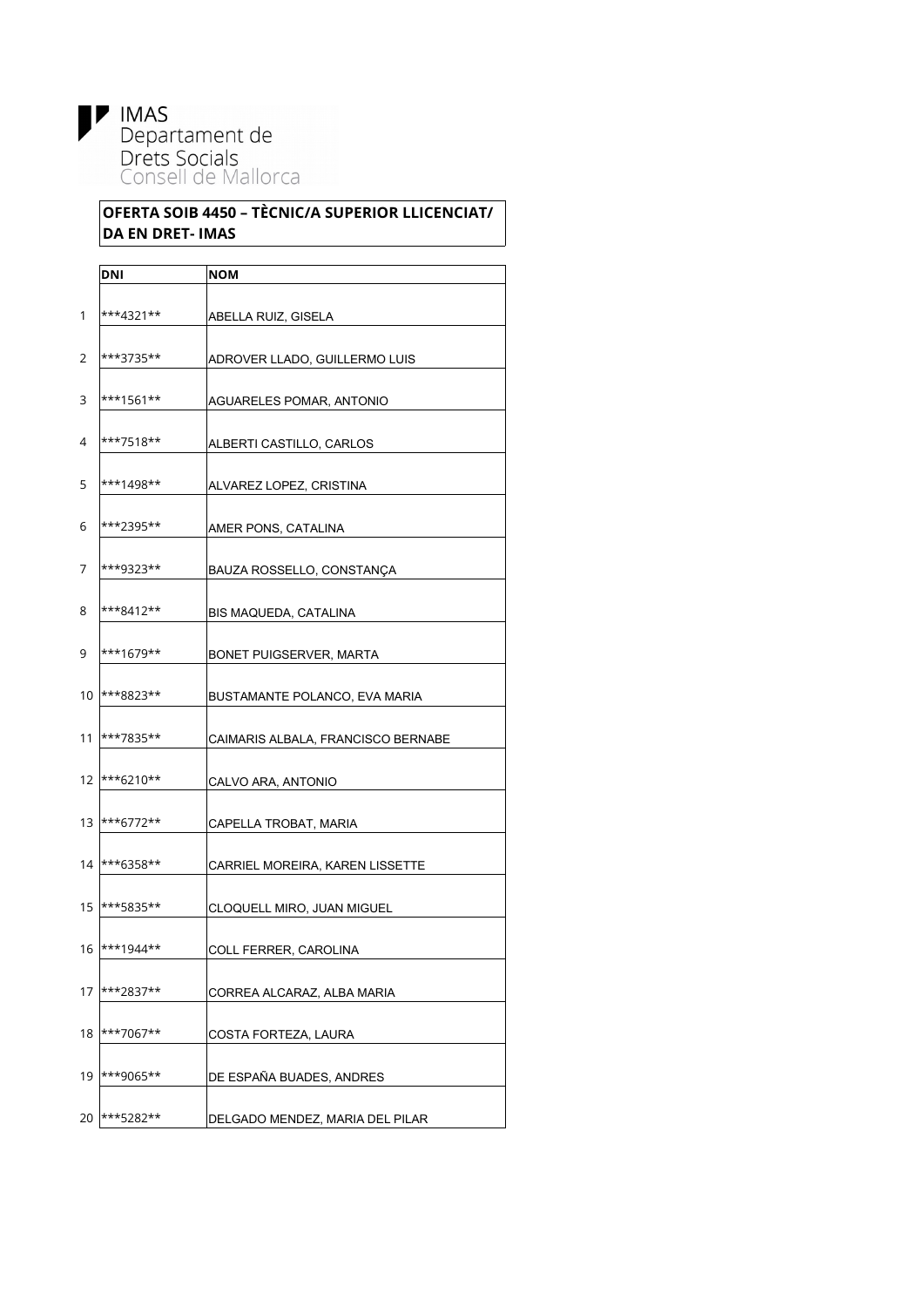**IMAS**<br>Departament de<br>Drets Socials<br>Consell de Mallorca

|    | OFERTA SOIB 4450 - TÈCNIC/A SUPERIOR LLICENCIAT/<br><b>DA EN DRET- IMAS</b> |                                                |  |
|----|-----------------------------------------------------------------------------|------------------------------------------------|--|
| 21 | ***3638**                                                                   | DELGADO RUL·LAN, MAR                           |  |
| 22 | ***6944**                                                                   | DOMENGE SANSO, ISABEL                          |  |
| 23 | ***1499**                                                                   | ESTARELLAS PIZARRO, MARIA DEL MAR              |  |
| 24 | ***4752**                                                                   | ESTEVEZ VANRELL, CARLOS JUAN                   |  |
| 25 | ***3369**                                                                   | FELIU ALVAREZ DE SOTOMAYOR, MARÍA DEL<br>PILAR |  |
| 26 | ***7662**                                                                   | FERNANDEZ SANTIAGO, YLENIA                     |  |
| 27 | ***3731**                                                                   | GARCIA DIEZ, VIRGINIA                          |  |
| 28 | ***2945**                                                                   | <b>GARCIA GARCIA, GEMMA</b>                    |  |
| 29 | ***2398**                                                                   | <b>GELABERT CARULLA, MARIA TERESA</b>          |  |
| 30 | ***1997**                                                                   | GONZALEZ BORDAS, JULIA                         |  |
| 31 | ***5600**                                                                   | GONZALEZ PEÑA, PATROCINIO                      |  |
| 32 | ***0942**                                                                   | HOYOS ALZATE, ANDRES FELIPE                    |  |
| 33 | ***3731**                                                                   | <b>IZCUE CAPO, ENRIQUE</b>                     |  |
| 34 | ***4642**                                                                   | LEYVA ANDRES, ESTEFANIA                        |  |
| 35 | ***6600**                                                                   | LLOBERA GILI, ROSA                             |  |
| 36 | ***9280**                                                                   | LOPEZ MANUEL, ANNA                             |  |
| 37 | $ ***0326***$                                                               | MARTIN LOPEZ, SERGIO                           |  |
|    | 38 ***4072**                                                                | MATEU VINENT, RUTH                             |  |